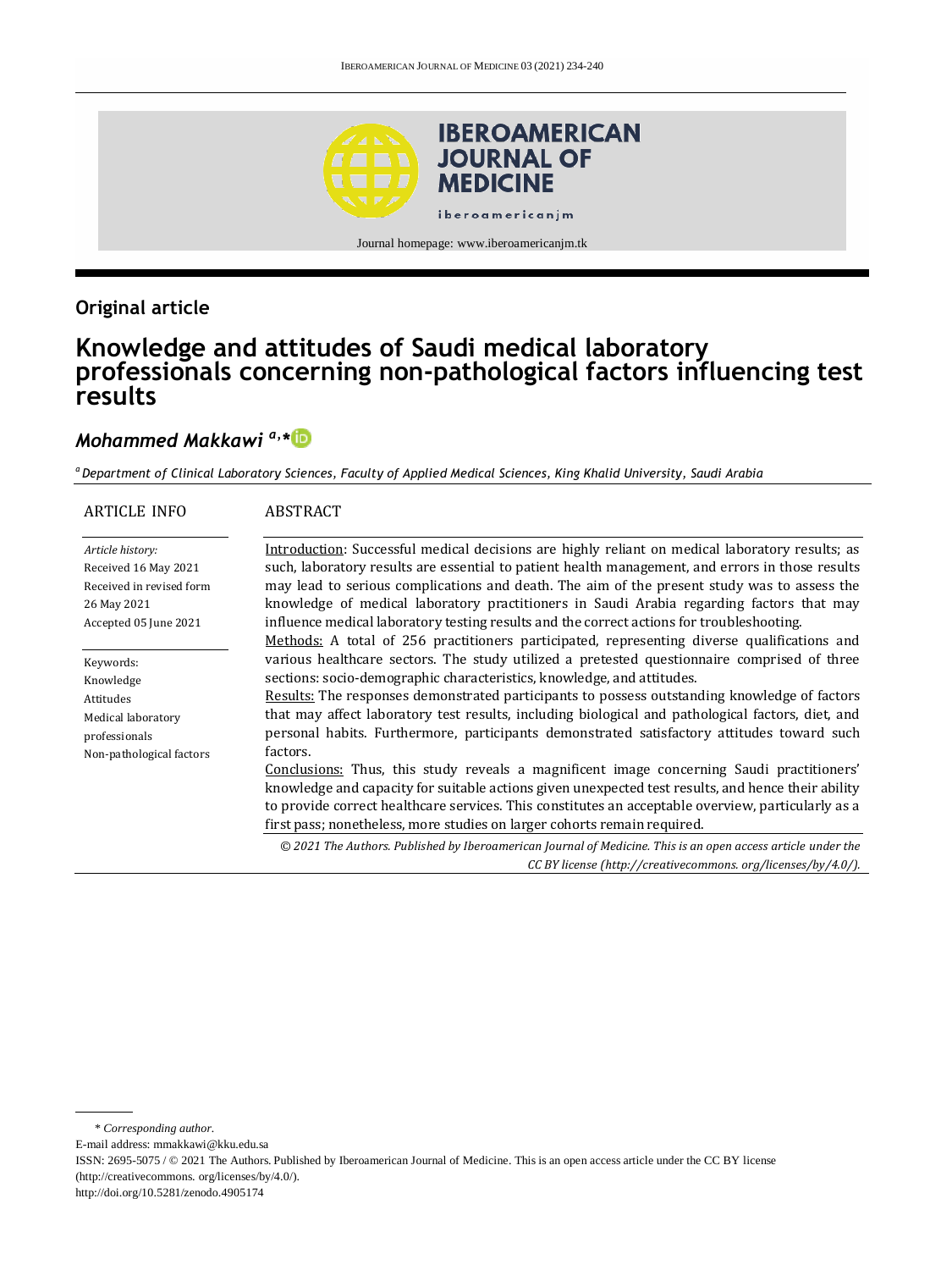### **Conocimientos y actitudes de los profesionales de los laboratorios médicos sauditas con respecto a factores no patológicos que influyen en los resultados de las pruebas.**

| <b>INFO. ARTÍCULO</b>                                                                                                   | RESUMEN                                                                                                                                                                                                                                                                                                                                                                                                                                                                                                                                                                                                                                                                                                                                                                                                                                                       |  |
|-------------------------------------------------------------------------------------------------------------------------|---------------------------------------------------------------------------------------------------------------------------------------------------------------------------------------------------------------------------------------------------------------------------------------------------------------------------------------------------------------------------------------------------------------------------------------------------------------------------------------------------------------------------------------------------------------------------------------------------------------------------------------------------------------------------------------------------------------------------------------------------------------------------------------------------------------------------------------------------------------|--|
| Historia del artículo:<br>Recibido 16 Mayo 2021<br>Recibido en forma revisada<br>26 Mayo 2021<br>Aceptado 05 Junio 2021 | Introducción: Las decisiones médicas acertadas dependen en gran medida de los resultados de<br>los laboratorios médicos; como tal, los resultados de laboratorio son esenciales para el manejo<br>de la salud del paciente y, los errores en esos resultados, pueden provocar complicaciones<br>graves y la muerte. El objetivo del presente estudio fue evaluar el conocimiento de los médicos<br>de laboratorio en Arabia Saudita sobre los factores que pueden influir en los resultados de las<br>pruebas de laboratorio médico y las acciones correctas para la resolución de problemas.                                                                                                                                                                                                                                                                 |  |
| Palabras clave:<br>Conocimiento<br>Actitudes<br>Profesionales de<br>laboratorio médico<br>Factores no patológicos       | Métodos: Participaron un total de 256 profesionales, representantes de diversas titulaciones y<br>diversos sectores de la salud. El estudio utilizó un cuestionario previamente probado que consta<br>de tres secciones: características sociodemográficas, conocimientos y actitudes.<br>Resultados: Las respuestas demostraron que los participantes poseen un conocimiento<br>sobresaliente de los factores que pueden afectar los resultados de las pruebas de laboratorio,<br>incluidos los factores biológicos y patológicos, la dieta y los hábitos personales. Además, los<br>participantes demostraron actitudes satisfactorias hacia dichos factores.<br>Conclusiones: Por lo tanto, este estudio revela una imagen magnífica sobre el conocimiento y la<br>capacidad de los médicos sauditas para realizar acciones adecuadas dados los resultados |  |
|                                                                                                                         | inesperados de las pruebas y, por lo tanto, su capacidad para proporcionar servicios de salud<br>correctos. Esto constituye una visión general aceptable, particularmente como primer paso; no<br>obstante, siguen siendo necesarios más estudios sobre cohortes más grandes.                                                                                                                                                                                                                                                                                                                                                                                                                                                                                                                                                                                 |  |
|                                                                                                                         | © 2021 Los Autores. Publicado por Iberoamerican Journal of Medicine. Éste es un artículo en acceso abierto<br>bajo licencia CC BY (http://creativecommons. org/licenses/by/4.0/).                                                                                                                                                                                                                                                                                                                                                                                                                                                                                                                                                                                                                                                                             |  |
|                                                                                                                         | HOW TO CITE THIS ARTICLE: Makkawi M. Knowledge and attirudes of Saudi medical laboratory professionals concerning non-                                                                                                                                                                                                                                                                                                                                                                                                                                                                                                                                                                                                                                                                                                                                        |  |

pathological factors influencing test results. Iberoam J Med. 2021;3(3):234-240. doi[: 10.5281/zenodo.4905174](http://doi.org/10.5281/zenodo.4905174) .

### **1. INTRODUCTION**

When performing laboratory tests, various non-healthrelated factors could influence their results; furthermore, interpretation of test results varies between laboratories and depends upon the reference interval. Notably, reference intervals are generally determined by enrolling healthy adults aged between 20-40 years [1]; thus, aging is considered to be among the complicating factors that affect laboratory test results. Interpretation of elder patients' laboratory results in particular is also complicated by factors including but not limited to: alterations in physiology of the elderly body, chronic age-related diseases, diet-related issues, and habit alterations [2]. Aging is not the only factor that may alter laboratory evaluation results; other potential contributing factors include gender, alcohol intake, diet, and stress [2]. Critical examples include physiological changes related to pregnancy, which have been documented to affect several biochemical tests; awareness of these effects is essential, and reference intervals specific for pregnancy remain an unmet need [3]. In addition, transitions through stages of life from newborn to elder, such as the process of puberty, represent complex physiological changes; understanding

age-related effects on laboratory test results, along with the influence of age on differing disease-related impacts and/or on non-disease-related impacts, could increase the accuracy of diagnosis [4].

As an illustrative case in point, consider an athlete following a calorie restriction program in preparation for a competition. Typically, such a program for rapid bodyweight reduction starts 3-5 days before a competition and constitutes a combination of intensive training in a plastic or rubber suit, vomiting, diet pills, and using saunas [5]. Thus, such a program could cause changes in laboratory findings regarding hormones and immune parameters [5]. Another example is a vegan who excludes animal products from their diet; as animal products are the only source of vitamin B12, such individuals are at greater risk of B12 deficiency and related diseases [6]. Such an exclusion of foods from the regular diet for any reason could affect laboratory test results unless compensated for with pills or fortified food. As a third example, alcohol [7], smoking [8] and high consumption of caffeine [9] can also impact laboratory test results. Although alcohol consumption is prohibited in Saudi Arabia, its effects on different body organs can be assessed by several biochemical and hematological tests [7]. The degree to which laboratory professionals are aware of alcohol as a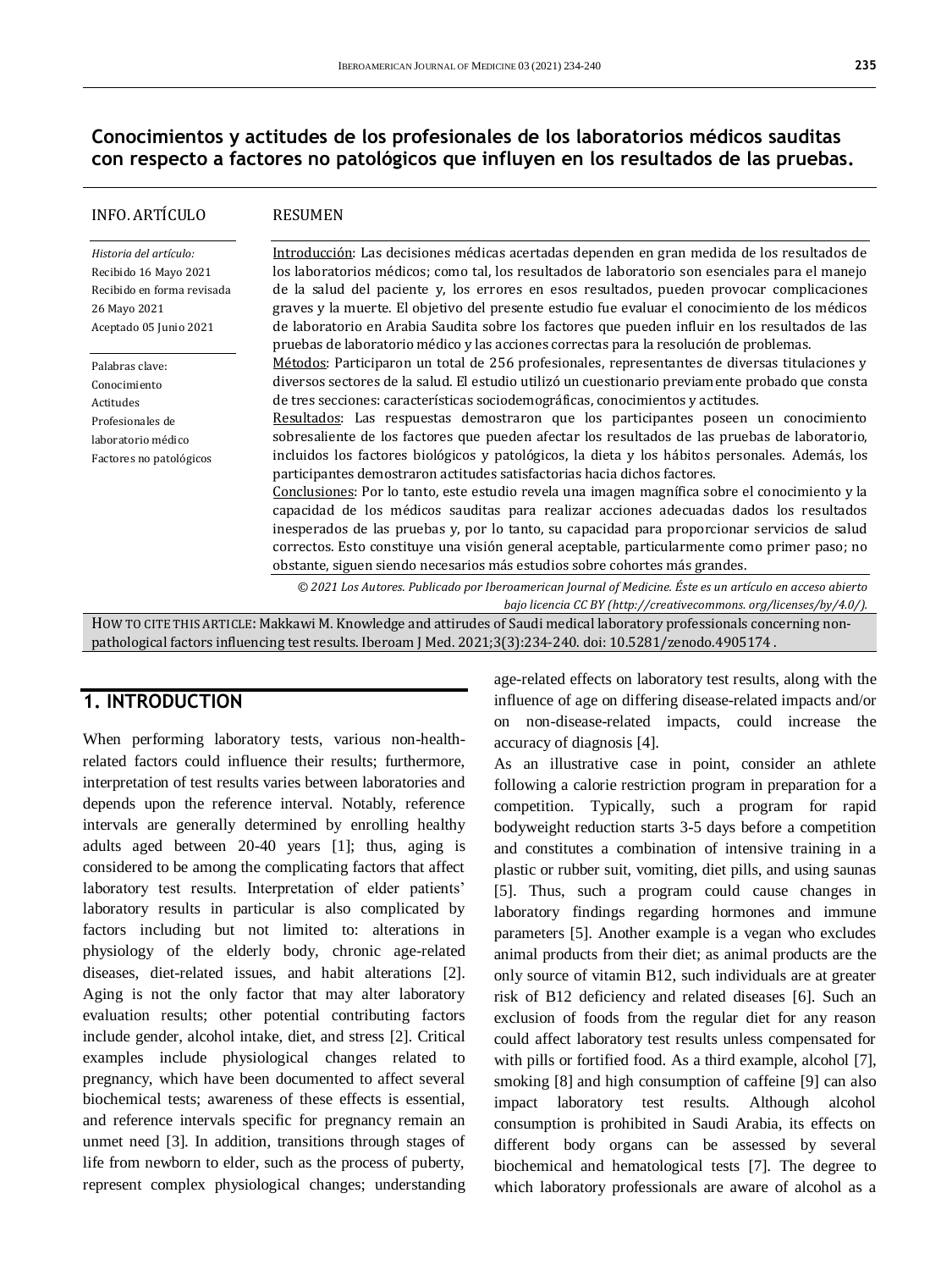factor that could change laboratory test results is of interest. Although these factors are not pathological causes, laboratory practitioners are expected to be aware of their adverse effects.

Accordingly, the present study aims to assess the knowledge of laboratory professionals regarding nonpathological factors that may impact laboratory test results, and furthermore the extent of their awareness concerning how to manage samples with suspect results.

## **2. METHODS**

This was a cross-sectional survey conducted among medical laboratory practitioners from public and private health care facilities in different regions of Saudi Arabia during the months of April and May 2021. The study included 256 participants, and data was collected using a questionnaire that was designed and then reviewed by researchers and professionals in the medical laboratory field, affirming the validity and simplicity of the study questions. For better understanding and evaluation, survey questions were circulated to participants in Arabic language and then translated into English. The final reviewed version of the questionnaire was distributed among medical laboratory practitioners in multiple health institutions and cities across Saudi Arabia. It included a description of the study to brief participants about the study's objectives and how they may benefit. Participants were also informed that the questionnaire would not collect any personal identifying information, that they can choose to not participate, and that even if choosing to participate, they are able to stop or withdraw their response at any time. Inclusion criteria for this study were as follows: major specialty in medical laboratory and having at least one year of work experience. Participants having any specialties other than medical laboratory were excluded. The study population consisted of 500 medical laboratory professionals from all around the kingdom of Saudi Arabia. The questionnaire was divided into three sections: the first covered participant demographic details such as sex and years of experience, the second participant knowledge of factors that may affect laboratory findings, and the third participant attitudes toward dealing with factors that may influence the interpretation of results. Participant knowledge was assessed by means of 12 questions about patient factors such as aging, pregnancy, puberty, and calorie restriction. Each question had three possible answers of agree, disagree, and I do not know. Participant attitudes were assessed through five questions having the same three possible answers.

Ethical approval for the current study was obtained from the Ethical Committee of Scientific Research at King Khalid University with approval number ((HAPO-06-B-001)-ECM#2021-5407). Participants were informed that collected data will be confidential and that they can withdraw their responses at any time.

The data was automatically collected and managed by a survey data collection website, making the data entry process easier and more accurate. The website also has the capability to analyze collected data and display it as percentages and frequencies. Data were then entered into GraphPad Prism (GraphPad Prism version 9.00 for Mac, GraphPad Software, San Diego CA) for descriptive analysis, through which it can be presented in a variety of graph types for easier interpretation.

### **3. RESULTS**

The knowledge of clinical laboratory professionals concerning factors that could influence laboratory test results was examined by means of several questions categorized into two crucial aspects, knowledge and attitude. The study considered personal habits, biological variations, medication use, and disease-related factors. The socio-demographic, personal, and work characteristics of participants are listed in Table 1.

| Table 1. Socio-demographic, personal and work<br>characteristics of participants (n=256) |             |  |  |  |
|------------------------------------------------------------------------------------------|-------------|--|--|--|
| <b>Variables</b>                                                                         | $n\ (\%)$   |  |  |  |
| Gender                                                                                   |             |  |  |  |
| Male                                                                                     | 178 (69.53) |  |  |  |
| Female                                                                                   | 78 (30.47)  |  |  |  |
| <b>Oualification</b>                                                                     |             |  |  |  |
| Diplomas                                                                                 | 45 (17.58)  |  |  |  |
| BSc                                                                                      | 171 (66.80) |  |  |  |
| MSc                                                                                      | 35 (13.67)  |  |  |  |
| PhD                                                                                      | 5(1.95)     |  |  |  |
| <b>Years of experience</b>                                                               |             |  |  |  |
| 1-5 years                                                                                | 82 (32.03)  |  |  |  |
| $6-10$ years                                                                             | 62 (24.22)  |  |  |  |
| More than 10 years                                                                       | 112 (43.75) |  |  |  |
| <b>Hospital Type</b>                                                                     |             |  |  |  |
| Primary Health Care                                                                      | 23 (8.99)   |  |  |  |
| General Hospital                                                                         | 101 (39.45) |  |  |  |
| Central Hospital                                                                         | 37(14.45)   |  |  |  |
| Specialist Hospital                                                                      | 47 (18.36)  |  |  |  |
| Military Hospital                                                                        | 18(7.03)    |  |  |  |
| Private Hospital                                                                         | 30 (11.72)  |  |  |  |

*BSc: Bachelor of Science; MSc: Master of Science; PhD: Doctor of Philosophy.*

Concerning biological factors that could affect laboratory testing results, including aging, pregnancy, and puberty, participant responses were variable; more than half agreed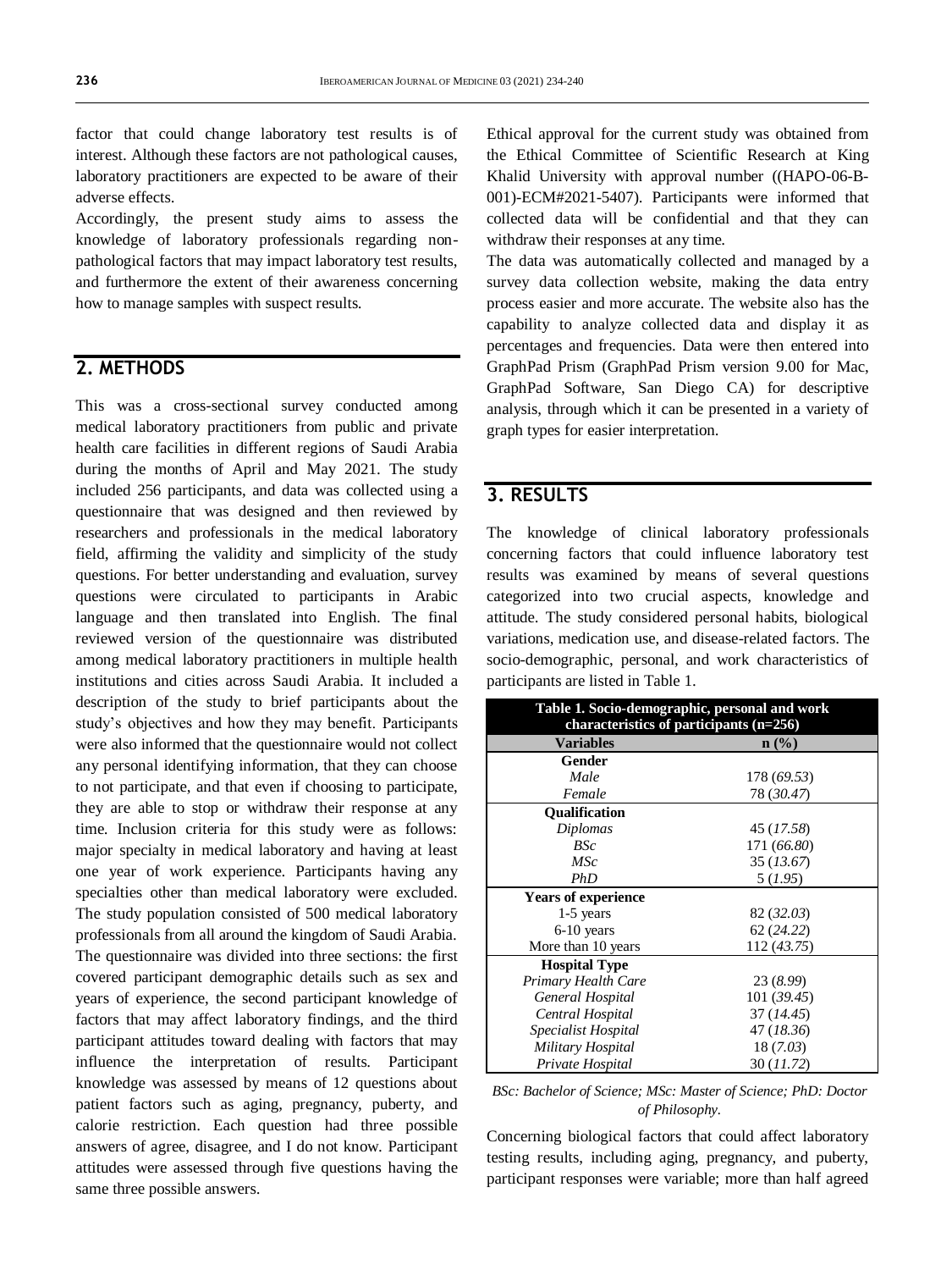

*Figure 1: Knowledge of medical laboratory practitioners concerning biological factors that affect laboratory testing results (n=256).*

that aging, pregnancy, and puberty may influence laboratory assessments, as shown in Figure 1. In addition, questions were presented regarding eating habits or disease-related factors, to which participants generally agreed that not obtaining sufficient nutrients from food and drink due to either exclusions or diseases imposed crucial effects on test results (Figure 2). Finally, personal habits such as consuming alcohol, smoking, training vigorously, and using of medication were considered by most participants to influence clinical laboratory test results (Figure 3). However, only half agreed that consuming high amounts of caffeine affects test results.

context of abnormal or extraordinary laboratory test results are given in Table 2. Most of the participants (98.44%) agreed to check the patient history of an examined sample. This was followed by accord concerning checking sample condition, storage conditions, and transport, at 95.70% of participants. In addition, 80.08% of participants choose to retest the same sample, and 78.91% to request a new sample for a retest. We further asked participants whether, when abnormal results are obtained from laboratory tests, they send the report to the physician immediately without any further address being made. Only 14.84% agreed, while 82.81% believed that further steps need be taken

#### **Caloric Restriction**

**Malnutrition** 



#### **Dietary Restrictions**



*Figure 2: Knowledge of medical laboratory practitioners concerning dietary habits that may affect laboratory testing results*   $(n=256)$ 

The attitudes of medical laboratory practitioners regarding steps that should be considered and undertaken in the prior to sending such reports to the receiving department.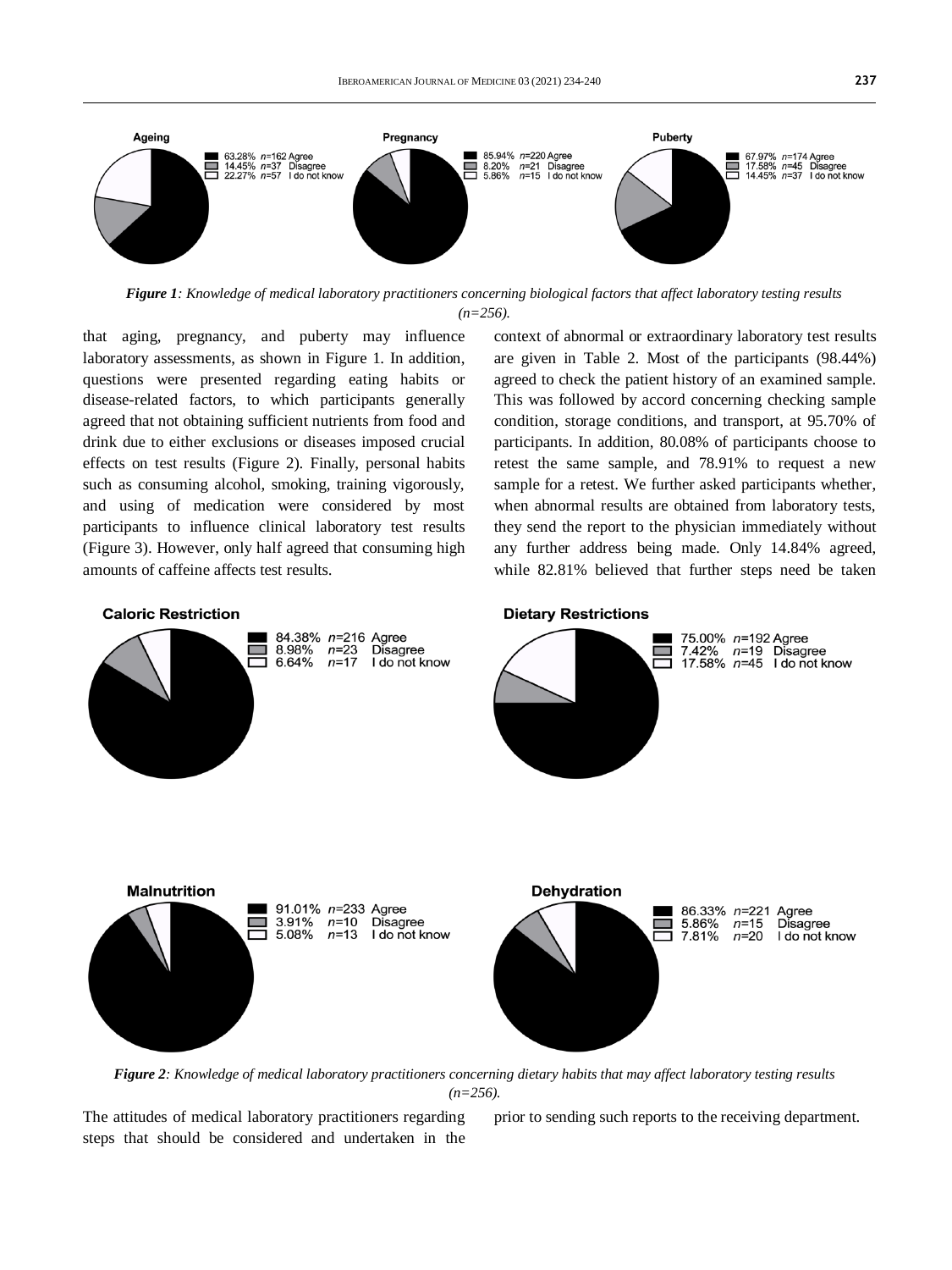**Table 2. Attitude of medical laboratory practitioners** 

| regarding abnormal laboratory testing results $(n=256)$ .                                                                                                   |                                |                                            |                          |  |  |
|-------------------------------------------------------------------------------------------------------------------------------------------------------------|--------------------------------|--------------------------------------------|--------------------------|--|--|
| <b>Prompt</b>                                                                                                                                               | <b>Yes</b><br>$\mathbf{n}(\%)$ | $\mathbf{N}\mathbf{0}$<br>$\mathbf{n}(\%)$ | I do not<br>know<br>n(%) |  |  |
| One of the important<br>steps that must be<br>taken following the<br>finding of abnormal<br>laboratory test results<br>is to examine the<br>medical history | 252<br>(98.44)                 | $\overline{0}$<br>(0.00)                   | 4<br>(1.56)              |  |  |
| When some abnormal<br>results obtained in the<br>laboratory tests, I<br>repeat the examination<br>for the same sample                                       | 205<br>(80.08)                 | 46<br>(17.97)                              | 5<br>(1.95)              |  |  |
| When some abnormal<br>results obtained in the<br>laboratory tests, I<br>directly request a new<br>sample for retest                                         | 202<br>(78.91)                 | 50<br>(19.53)                              | 4<br>(1.56)              |  |  |
| When some abnormal<br>results obtained in the<br>laboratory tests, the<br>report send to the<br>physician immediately<br>without any further<br>procedure   | 38<br>(14.84)                  | 212<br>(82.81)                             | 6<br>(2.35)              |  |  |
| When abnormal<br>results obtained in the<br>laboratory tests, I<br>check the following:<br>sample condition,<br>method of storing and<br>transport.         | 245<br>(95.70)                 | 5<br>(1.95)                                | 6<br>(2.35)              |  |  |

### **4. DISCUSSION**

Medical laboratory tests are the first line in evaluating patient condition whether with or without symptoms. Such tests provide a general overview of patient status and assist physicians in the diagnosis and management of disease and its prognosis [10]. More importantly, current advanced laboratory testing significantly reduces the diagnostic errors made by physicians and provides for the accurate evaluation of patient health [11]. However, pre-and postanalytical errors can occur, even during evaluation of the analysis, may affect laboratory testing results and consequently have downstream effects on patient medical diagnosis and management [12]. The present study aimed to highlight the knowledge of clinical laboratory professionals and their attitudes toward, and actions taken when obtaining unexpected test results. The evaluation involved questions on factors that could influence test results and on the proper attitude toward controlling them. The study population comprised male and female medical laboratory professionals having different qualifications and working in different healthcare settings, which diversity could assist in providing a more reliable overview of the knowledge and attitudes of practitioners.

Variable responses among participants were observed with regard to physiological factors; the majority agreed that pregnancy could impact laboratory test results, as was expected. Although most of the participants were male, it appears that regardless of gender, laboratory practitioners have outstanding knowledge about the effect of pregnancy



*Figure 3: Knowledge of medical laboratory practitioners concerning personal habits that may affect laboratory testing results (n=256).*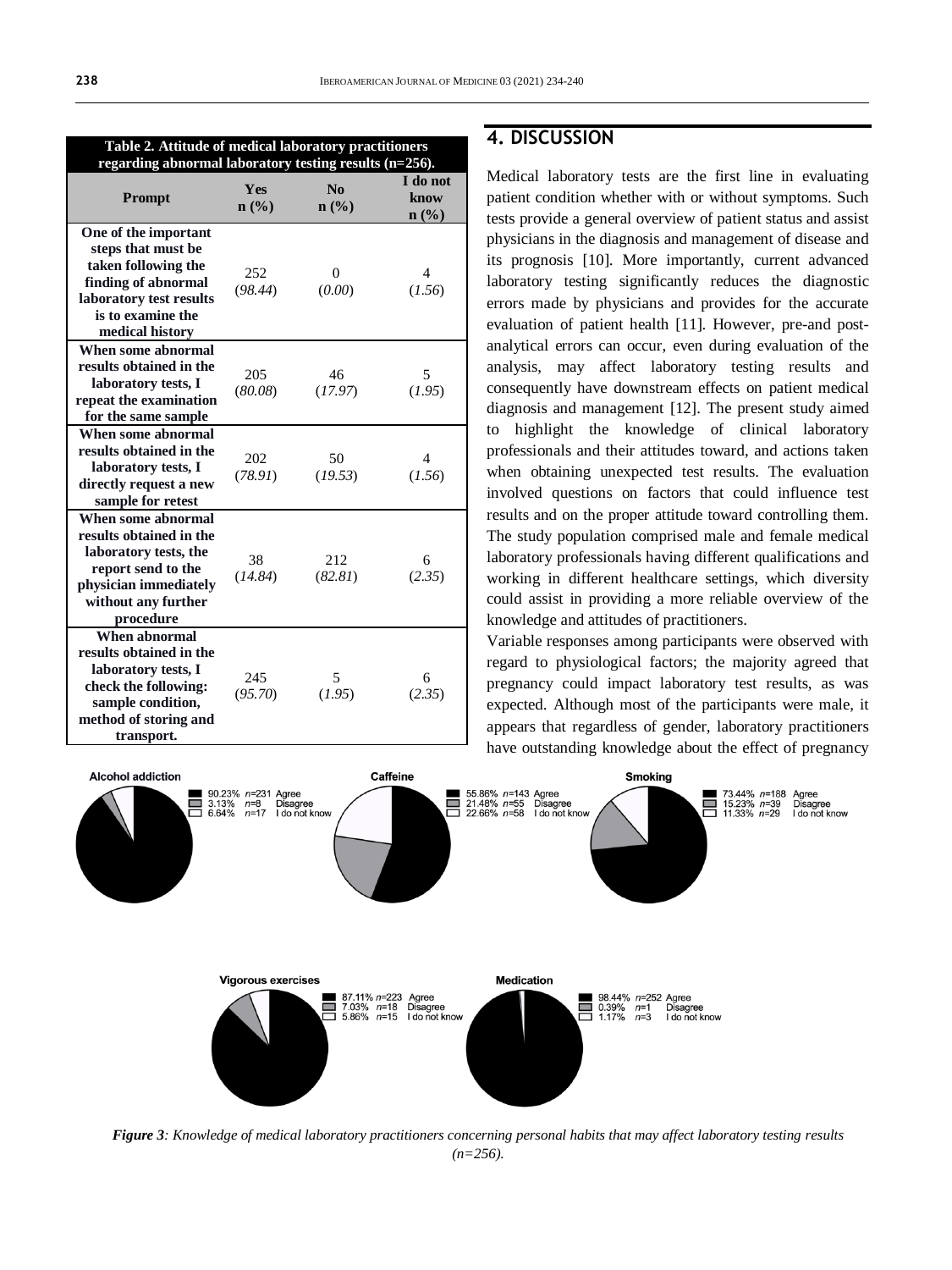on laboratory results. Less expected was the finding that laboratory professionals more frequently provided incorrect answers in the context of puberty and aging, with the remainder either disagreeing or expressing a lack of knowledge. One possible reason is that the majority of responses came from staff working at public hospitals, which are regularly visited by pregnant women for regular checkups. This builds a better body of experience regarding the effect of pregnancy on laboratory results.

Beyond physiological factors, diet-related factors such as caloric restriction, food prohibition, and dehydration influence test results. Participants showed outstanding responses in this respect, more so than for physiological factors. This subject-related variation in responses could be due to the level of education among participants as well as the teaching system. Namely, institutional courses focus mainly on pathological factors rather than physiological factors, as well as level of education interventions by the health sector such as education training program. Another possible explanation is that teaching systems do not connect theoretical information to practical problems. Such connections are important for students to develop good skills and assure analytical quality [13]. In addition, the survey evaluated participant knowledge concerning personal habits such as smoking, alcohol consumption, caffeine consumption, vigorous exercise, and use of medication. The responses showed agreement among participants that alcohol consumption, medication use, and vigorous exercise impact laboratory test results; however, less accord was seen concerning smoking and high caffeine consumption. This may be attributed to discrepancies in study results concerning the use of caffeine and its impact on human health [14] and on the slow effect of smoking.

The study also assessed the attitudes of participants concerning unexpected or abnormal laboratory results, namely the actions taken upon obtaining abnormal or unexpected results. Generally, tests that return abnormal results must be validated by the senior of the department before being transferred to the intended clinic. However, strongly unexpected or serious results also require a preventive control step as decisions based on laboratory tests contribute to disease management; errors in such decisions could thus lead to serious complications. As expected, the majority of participants are aware of steps for the troubleshooting and validation of tests, particularly when patient results are suspect. The medical history of a patient constitutes the upstream line of patient condition management, while laboratory results comprise the downstream line [10]. One explanation of the outstanding attitudes of participants is their experience, as many

participants had more than ten years of experience. This contributes to better troubleshooting and validation of suspect laboratory test results. It is essential to obtain correlated laboratory test results that fit the patient's history or clinical symptoms; thus, to save time and be cost-effective and accurate, clinical laboratory practitioners should be familiar with the patient's medical history, particularly when obtaining unexpected results.

## **5. CONCLUSIONS**

The current study revealed that medical laboratory professionals in Saudi Arabia possess solid knowledge regarding factors that may affect laboratory testing results. In addition, staff attitude assessments demonstrated that they undertake suitable actions when unexpected laboratory results are obtained. However, medical training program interventions remain required to preserve medical laboratory practitioners' skills and achieve higher-quality healthcare.

### **6. ACKNOWLEDGEMENTS**

The author is grateful to Dr. Sultan Alasmari for his contribution to this study.